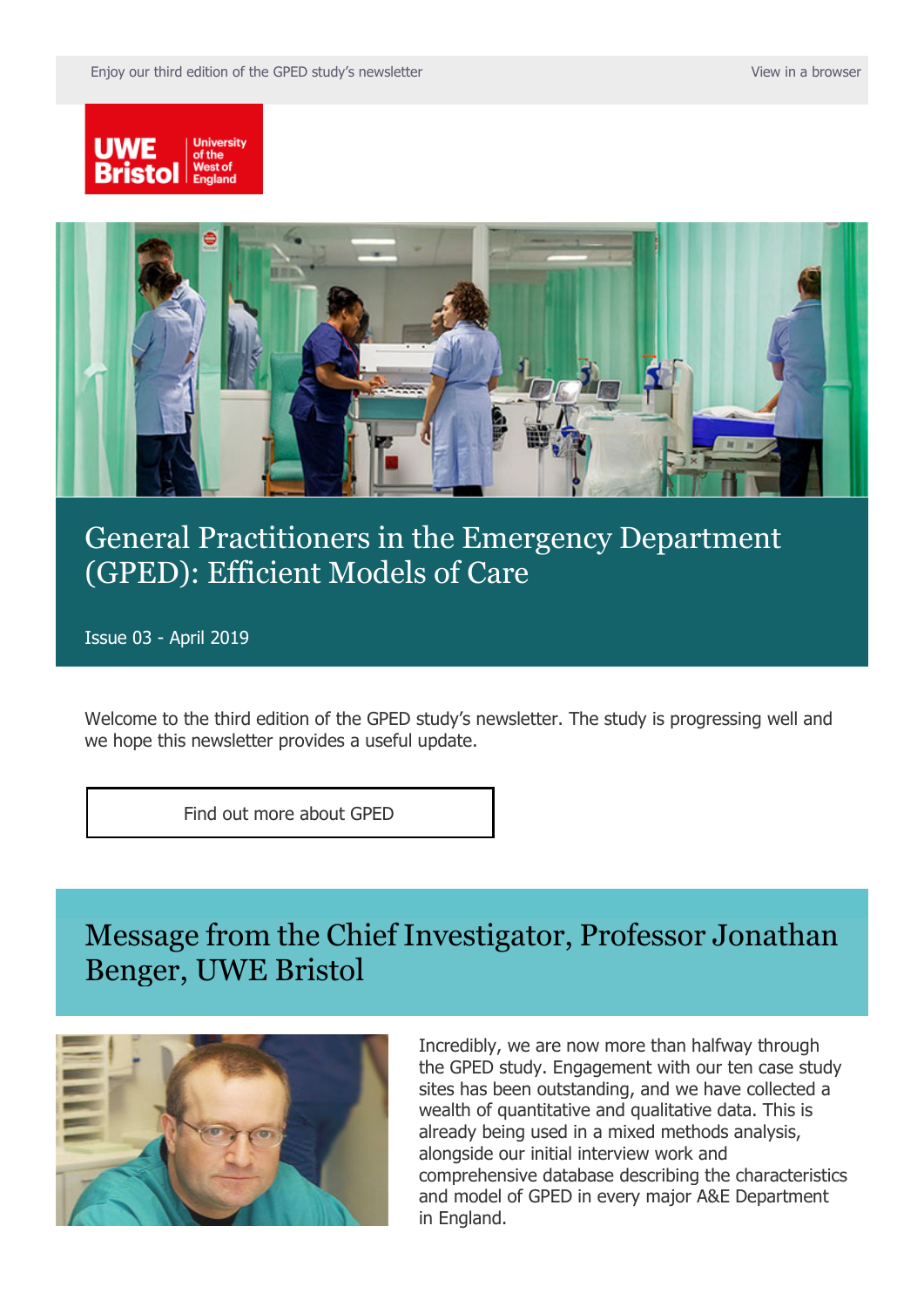The emerging findings are highly interesting and relevant, but also complex and contextspecific. We have a huge task on our hands to pull all of this together into our final report and a series of published papers.

We are pleased to have forged some really strong links with colleagues who are working on a similar study under the leadership of Professor Adrian Edwards at Cardiff University; look out for a paper on GPED taxonomy soon!

My heartfelt thanks go to everybody involved in and supporting this study; we simply couldn't do the work without you.

#### Recruitment update

Telephone interviews: **80** Patient and carer recruitment: **88** Staff recruitment: **109** Workforce surveys: **311**

# Study update

We are now in the third year of the GPED study and progress has been good. Our qualitative team have collected case study data at 10 sites nationally. We continue to collect follow-up data and our quantitative work is progressing well.

## GPs in Emergency Departments (GPED) Study: Interim dissemination for commissioners

The **GPED study** will help us to understand the impact of GPs working in or alongside A&E, and the best way of providing this model of care. During this mixed-methods study we are investigating:

- The impact of GPs working in or alongside the ED (GPED) on patient care, the primary care and acute hospital team and the wider urgent care system.
- The differential impact of alternative service models of GPED.

Recruitment got off to a flying start with over 600 pieces of data gathered so far. A collaborative team effort has seen data collected from senior NHS policy and decision makers, frontline ED staff and patients and carers across the UK.

The **GPED Study** hosted an interim Dissemination Event in Bristol during November, to provide a platform for a wide variety of stakeholders to come together and discuss study